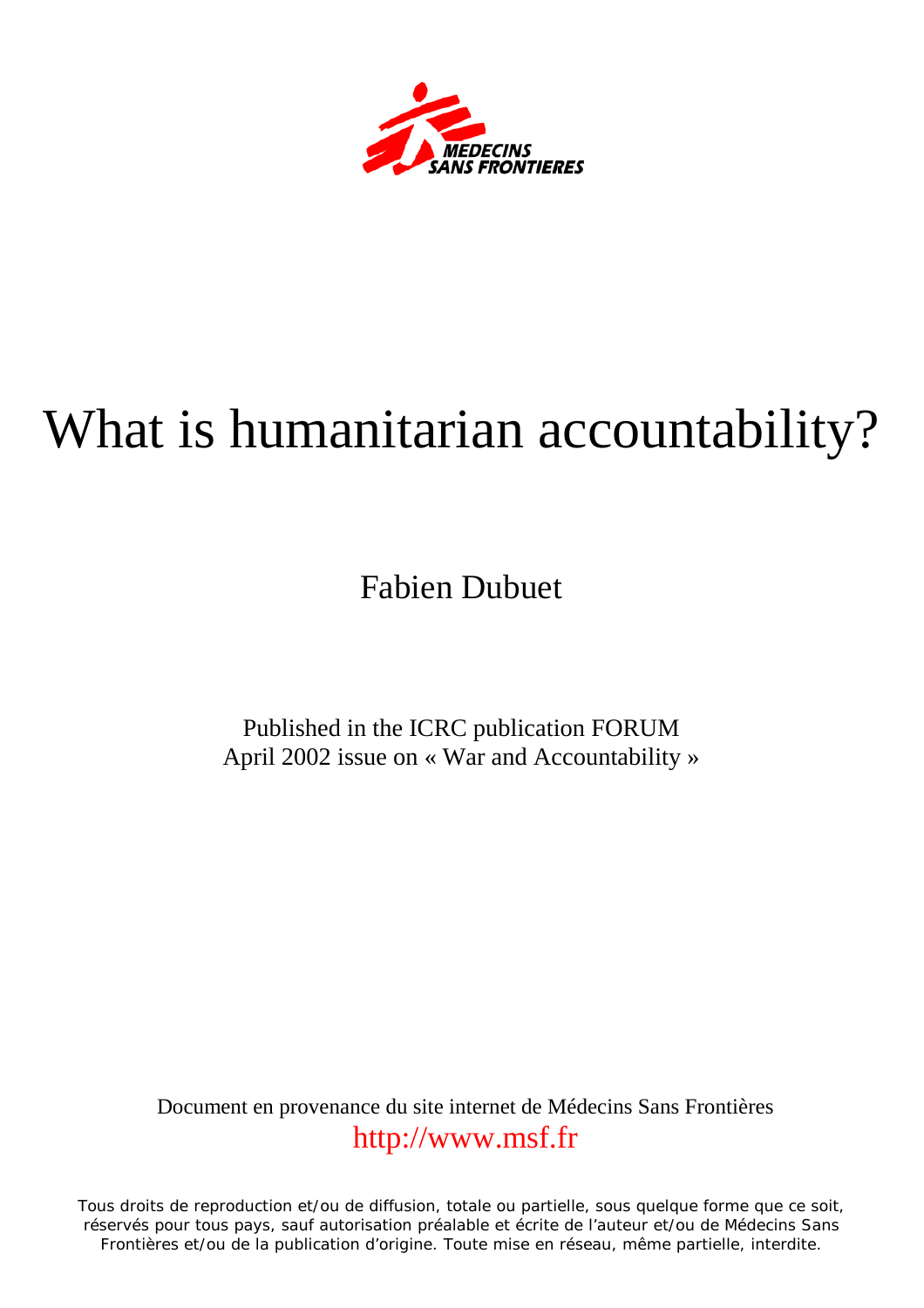## **What is humanitarian accountability?**

**Fabien Dubuet** 

*Fabien Dubuet is a lawyer with Médecins sans frontières (MSF), specialized in international humanitarian law, and a researcher with the MSF Foundation.* 

Following the humanitarian operations carried out in the Great Lakes region after the geno-cide in Rwanda in 1994, various criticisms were made of the quality and accountability of re-lief work — initially by non-governmental organizations (NGOs), who were soon joined by State representatives.

Initiatives to improve the quality of humanitarian work and the accountability of the organiza-tions carrying it out then began to appear. Among these initiatives, the Sphere Project in par-ticular was to the forefront on the humanitarian scene. Started by a coalition of English-speaking NGOs and funded by a dozen or so States, Sphere proposed the Humanitarian Char-ter and Minimum Standards for humanitarian work as a single yardstick for donors.

Without denying the importance of standard methods for making humanitarian work more ef-fective, Médecins sans frontières (MSF) and many other NGOs hold that the Sphere Project places too much emphasis on the technical quality of aid, even though it was the woefully in-adequate protection of the victims that had the most serious consequences for the people con-cerned.

#### **The "governmentalization" of humanitarian organizations**

The quality and accountability of aid work cannot be improved by treating it as an ordinary market with its own needs, suppliers, clients to be satisfied (the "beneficiaries"), and its own specialized vocabulary and techniques. By restricting NGOs to the role of mere service pro-viders, the Sphere Project intensifies a disturbing trend in humanitarian activities. Since the beginning of the 1990s, when huge sums of money began to flow in connection with a shift from development to humanitarian aid, the number of humanitarian organizations has in-creased dramatically. The organizations' proliferation has, however, been accompanied by their "governmentalization" brought about by the ever greater share of public funds in NGO budgets. Accordingly, the NGO label is now applied to a wide variety of organizations. Some are truly independent and free to adopt their own strategies, while others are nothing more than subcontractors for donors whose policies are decided by politics or economics, or with media coverage in mind.

The quality and accountability of humanitarian operations cannot be reduced to technical per-formance-related considerations. International humanitarian law, the natural legal framework for humanitarian activities in conflict situations, does not require NGOs to guarantee that they will meet technical aid standards. Such a measure would cause agencies to hold back from providing relief in situations where they could not meet the standards. On the contrary, inter-national humanitarian law requires NGOs to take risks to protect and assist victims of con-flict. The humanitarian right of initiative is an obligation to find solutions to the problems inherent in difficult situations. Humanitarian law has not chosen to go about achieving protec-tion for conflict victims by linking the NGOs' obligation to come to their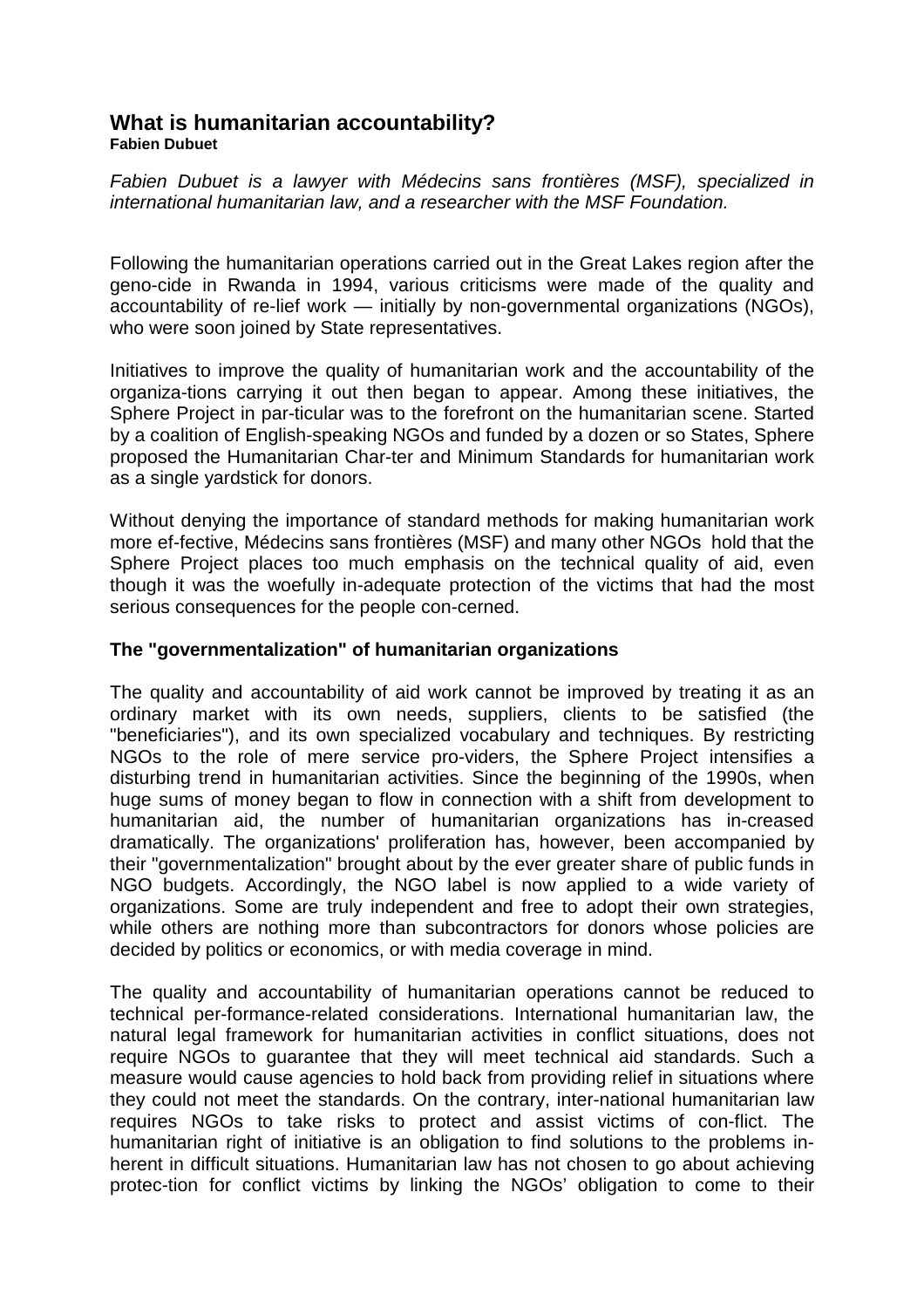assistance with a duty to meet technical standards. But it does play a part in protecting the victims by forbid-ding NGOs to dissociate the obligation to assist from the obligation to protect.

The quality and accountability of a humanitarian operation also lie in its ability to protect the aid until it reaches the victims. It would be regrettable if NGOs were to be judged only on their capacity to meet technical standards rather than on their ability to ensure respect for the type of environment that is necessary both for the survival of the victims and for the inde-pendence of the relief work. Médecins sans frontières holds that a satisfactory environment for humanitarian work depends in practice on respect for three operational principles that are vital to the protection and assistance of people in need:

there must be unrestricted access and an independent assessment of needs;

there must be control over the distribution of aid, which must be brought first to those who need it most;

there must be freedom to engage in dialogue with people in need.

The application of these operational principles by relief organizations provides a basic guar-antee for the protection and assistance of people in need. For this reason, the concept of the quality and accountability of humanitarian work should include the way in which each NGO manages to respect and ensure respect for these principles in its relief operations.

Finally, the necessary debate on the quality and accountability of humanitarian work should not make us lose sight of the key fact that deaths among people in need are more often caused by serious violations of humanitarian law than by poor-quality relief. Yet the accountability, in humanitarian terms, of NGOs in situations of violence is not clarified by the Sphere Pro-ject.

For Médecins sans frontières, the accountability of humanitarian workers takes two main forms: as potential witnesses of serious crimes against groups of people, and as participants in relief operations.

#### **Accountability: as potential witnesses of crimes**

By their presence in the field, members of humanitarian organizations may be direct wit-nesses of crimes and atrocities committed against civilians in conflict situations.

Humanitarian organizations do not have the task of promoting or defending human rights in general. Nonetheless, they do have responsibilities when it comes to serious violations of humanitarian law (war crimes and crimes against humanity), inasmuch as they must report any serious violations they witness to the competent national or international authorities and demand that the violations be stopped. Denunciations of this kind made by humanitarian or-ganizations do not have a moral or legal basis. Their aim is to obtain, whether through dia-logue or confrontation, an immediate improvement in the conditions for protecting and assist-ing the endangered group in question. The quality and effectiveness of the dialogue or con-frontation between relief organizations and public authorities stem from the organizations' readiness to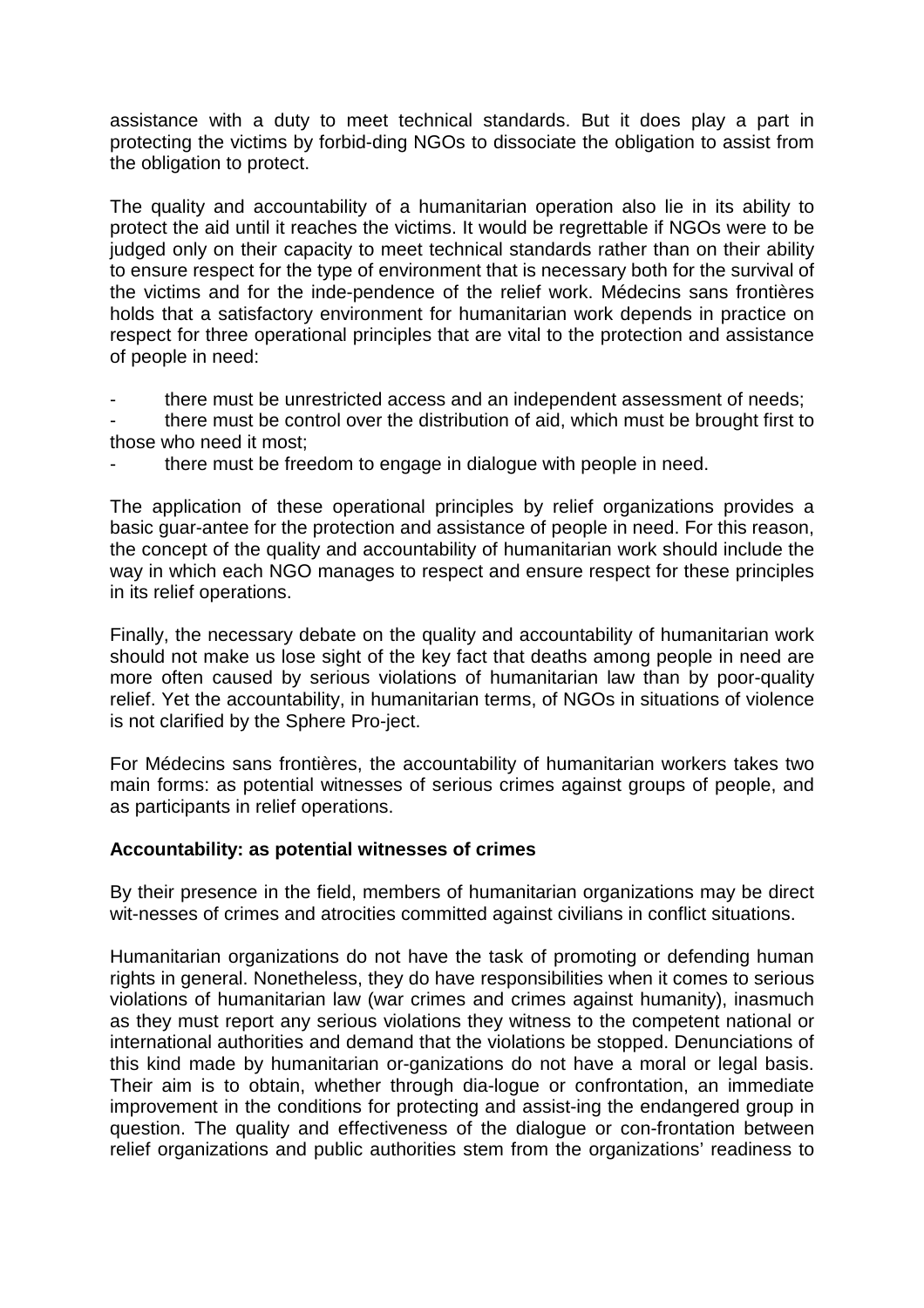speak out directly, and to initiate public debate at national and international lev-els on the issue of the violations.

Humanitarian organizations come up against several problems in deciding what attitude to adopt in this type of situation. The first is the fact that any public action they take with regard to the crime is likely to jeopardize the security — and therefore the presence and work  $-$  of the organization in the field. For a long time, humanitarian organizations solved this problem by falling back on an absolutist interpretation of the principle of neutrality. Neutrality forbade them to take any stand in relation to the warring parties or their combat methods. But in the face of genocide, or acts of extermination, the argument for continuing relief operations on behalf of the population no longer makes sense. Silence can no longer be taken as dogma by humanitarian organizations. It has to be put into perspective with the real impact of the pro-tection and assistance that are actually being provided. It should be noted that during the con-flict in the former Yugoslavia the International Committee of the Red Cross held that con-demning serious violations of humanitarian law did not constitute a violation of the principle of neutrality.

Some organizations may wish to pass on their information on serious acts of violence, in con-fidence, to human rights organizations, which could publicize them without jeopardizing their security in the field. There are also various mechanisms in the United Nations for making this type of information known while protecting the anonymity of its source. These procedures, however, can never give the source a 100% guarantee of anonymity or, therefore, of safety. They may sometimes involve sharing out the responsibility between organizations, which al-ways have different aims and work under different time constraints. Broadly speaking, actions taken by humanitarian organizations should be geared towards immediate prevention rather than condemnation and legal documentation of the crime after the event.

Another problem lies in the fact that very often there is no legal or public-order body at local level to which such an occurrence can be reported. This factor is not relevant for humanitar-ian law, since those who commit serious violations of this law may be brought to trial before any court in any country, and possibly before an ad hoc international criminal tribunal or even, in the future — once its Statute has come into force — before the International Criminal Court. It should further be noted that for some crimes there is no statute of limitations. In other words, there is no time limit on the initiation of criminal proceedings, which makes it possible to wait until political and military conditions have changed. In the meantime, it is important for humanitarian organizations to make known the crimes committed so as to get them stopped. They can also document a situation before the evidence disappears, and they may issue victims with medical certificates or other official papers which will enable them to assert their rights if and when they can.

In any event, humanitarian organizations need to be able to establish the legal nature of the situations in which they become involved, in order to be in a position to demand the applica-tion of humanitarian law designed to protect civilians in each particular situation. Establish-ing the nature of the situation is the first stage in an accountable relief operation. This presup-poses that the organizations both know and understand the plight of the groups involved and the acts of violence to which they